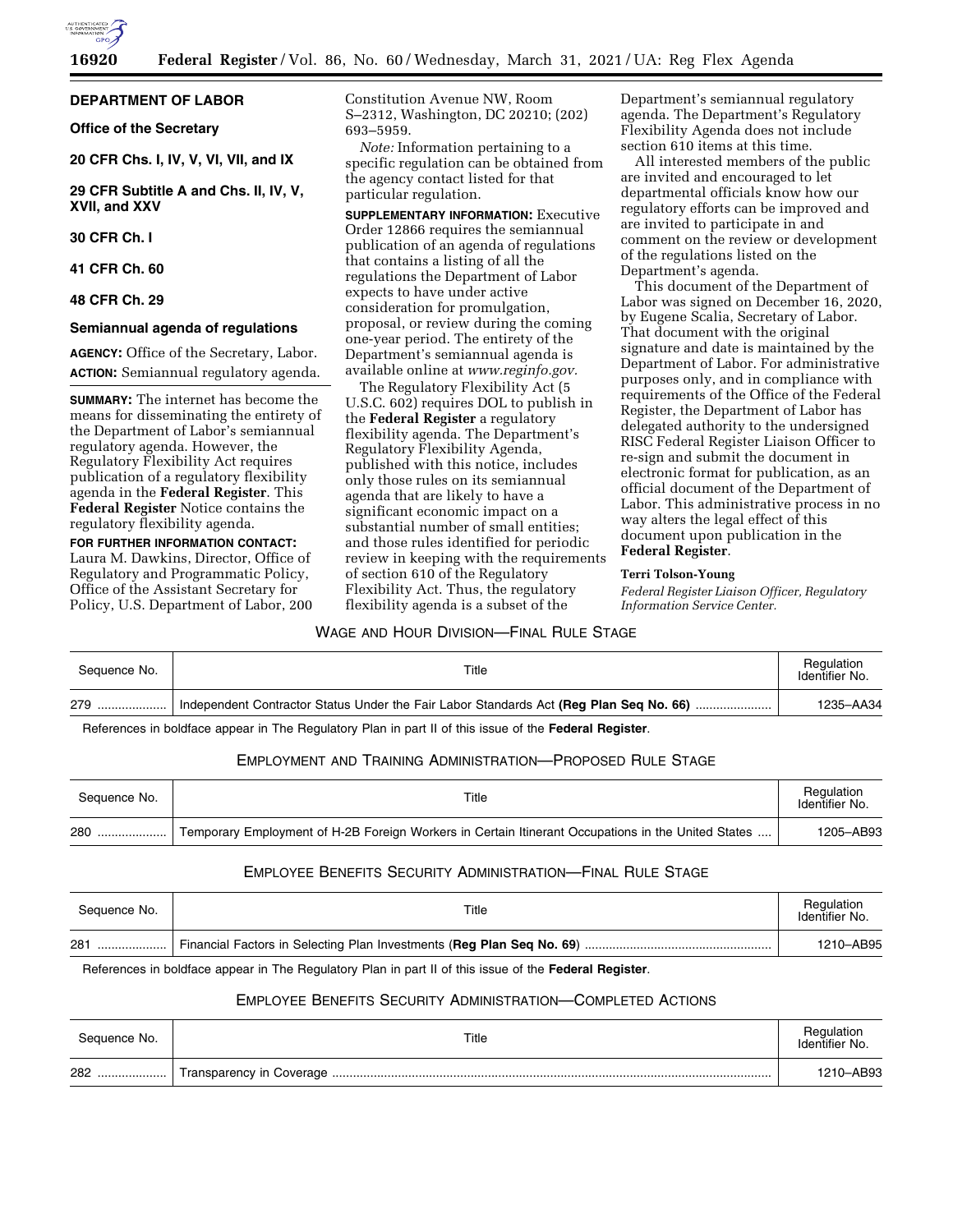## OCCUPATIONAL SAFETY AND HEALTH ADMINISTRATION—PRERULE STAGE

| Seauence No. | Title | Regulation<br>Identifier No. |
|--------------|-------|------------------------------|
| 283          |       | 1218-AC91                    |
| 284          |       | 1218-AD08                    |

## OCCUPATIONAL SAFETY AND HEALTH ADMINISTRATION—PROPOSED RULE STAGE

| Sequence No.   | Title                                                   | Regulation<br>Identifier No. |
|----------------|---------------------------------------------------------|------------------------------|
| 285<br><br>286 | <b>Communication Tower Safety</b><br>Tree Care Standard | 1218-AC90<br>1218-AD04       |

# OCCUPATIONAL SAFETY AND HEALTH ADMINISTRATION—LONG-TERM ACTIONS

| Sequence No. | Title | Regulation<br>Identifier No. |
|--------------|-------|------------------------------|
| 287          |       | 1218–AC46                    |
| 288          |       | 1218-AC82                    |

# **DEPARTMENT OF LABOR (DOL)**

*Wage and Hour Division (WHD)* 

Final Rule Stage

## **279. Independent Contractor Status Under the Fair Labor Standards Act**

*Regulatory Plan:* This entry is Seq. No. 66 in part II of this issue of the **Federal Register**.

*RIN:* 1235–AA34

# **DEPARTMENT OF LABOR (DOL)**

*Employment and Training Administration (ETA)* 

#### Proposed Rule Stage

### **280. Temporary Employment of H–2B Foreign Workers in Certain Itinerant Occupations in the United States**

*E.O. 13771 Designation:* Regulatory. *Legal Authority:* 8 U.S.C. 1184; 8 U.S.C. 1103

*Abstract:* The United States Department of Labor's (DOL) Employment and Training Administration and Wage and Hour Division, and the United States Department of Homeland Security (DHS), U.S. Citizenship and Immigration Services, are jointly amending regulations regarding the H– 2B non-immigrant visa program at 20 CFR part 655, subpart A. The Notice of Proposed Rulemaking (NPRM) will establish standards and procedures for employers seeking to hire foreign temporary nonagricultural workers for certain itinerant job opportunities, including entertainers and carnivals and utility vegetation management.

*Timetable:* 

| Action          | Date     | FR Cite |
|-----------------|----------|---------|
| <b>NPRM</b><br> | 09/00/21 |         |

*Regulatory Flexibility Analysis Required:* Yes.

*Agency Contact:* Brian Pasternak, Administrator, Office of Foreign Labor Certification, Department of Labor, Employment and Training Administration, 200 Constitution Avenue NW, FP Building, Washington, DC 20210, *Phone:* 202 513–7350. *RIN:* 1205–AB93

## **DEPARTMENT OF LABOR (DOL)**

*Employee Benefits Security Administration (EBSA)* 

Final Rule Stage

**281. Financial Factors in Selecting Plan Investments** 

*Regulatory Plan:* This entry is Seq. No. 69 in part II of this issue of the **Federal Register**. *RIN:* 1210–AB95

#### **DEPARTMENT OF LABOR (DOL)**

*Employee Benefits Security Administration (EBSA)* 

#### Completed Actions

### **282. Transparency in Coverage**

*E.O. 13771 Designation:* Regulatory. *Legal Authority:* 42 U.S.C. 18031; 42 U.S.C. 300gg–15a; 29 U.S.C. 1185d

*Abstract:* This final rule would implement portions of Executive Order 13877 (''Improving Price and Quality

Transparency in American Healthcare to Put Patients First'', June 24, 2019), which provides that the Secretaries of Health and Human Services, the Treasury, and Labor will facilitate access to information about expected health care costs for patients before they receive care. *Timetable:* 

| Action                                            | Date                 | FR Cite     |
|---------------------------------------------------|----------------------|-------------|
| <b>NPRM</b><br><b>NPRM Comment</b><br>Period Fnd. | 11/27/19<br>01/29/20 | 84 FR 65464 |
| Final Rule<br>Final Rule Effec-<br>tive           | 11/20/20<br>01/11/21 | 85 FR 72158 |

*Regulatory Flexibility Analysis Required:* Yes.

*Agency Contact:* Amber Rivers, Director, Office of Health Plan Standards and Compliance Assistance, Department of Labor, Employee Benefits Security Administration, 200 Constitution Avenue NW, Washington, DC 20210, *Phone:* 202 693–8335. *RIN:* 1210–AB93

## **DEPARTMENT OF LABOR (DOL)**

*Occupational Safety and Health Administration (OSHA)* 

Prerule Stage

## **283. Emergency Response**

*E.O. 13771 Designation:* Regulatory. *Legal Authority:* 29 U.S.C. 655(b); 29 U.S.C. 657; 5 U.S.C. 609

*Abstract:* OSHA currently regulates aspects of emergency response and preparedness; some of these standards were promulgated decades ago, and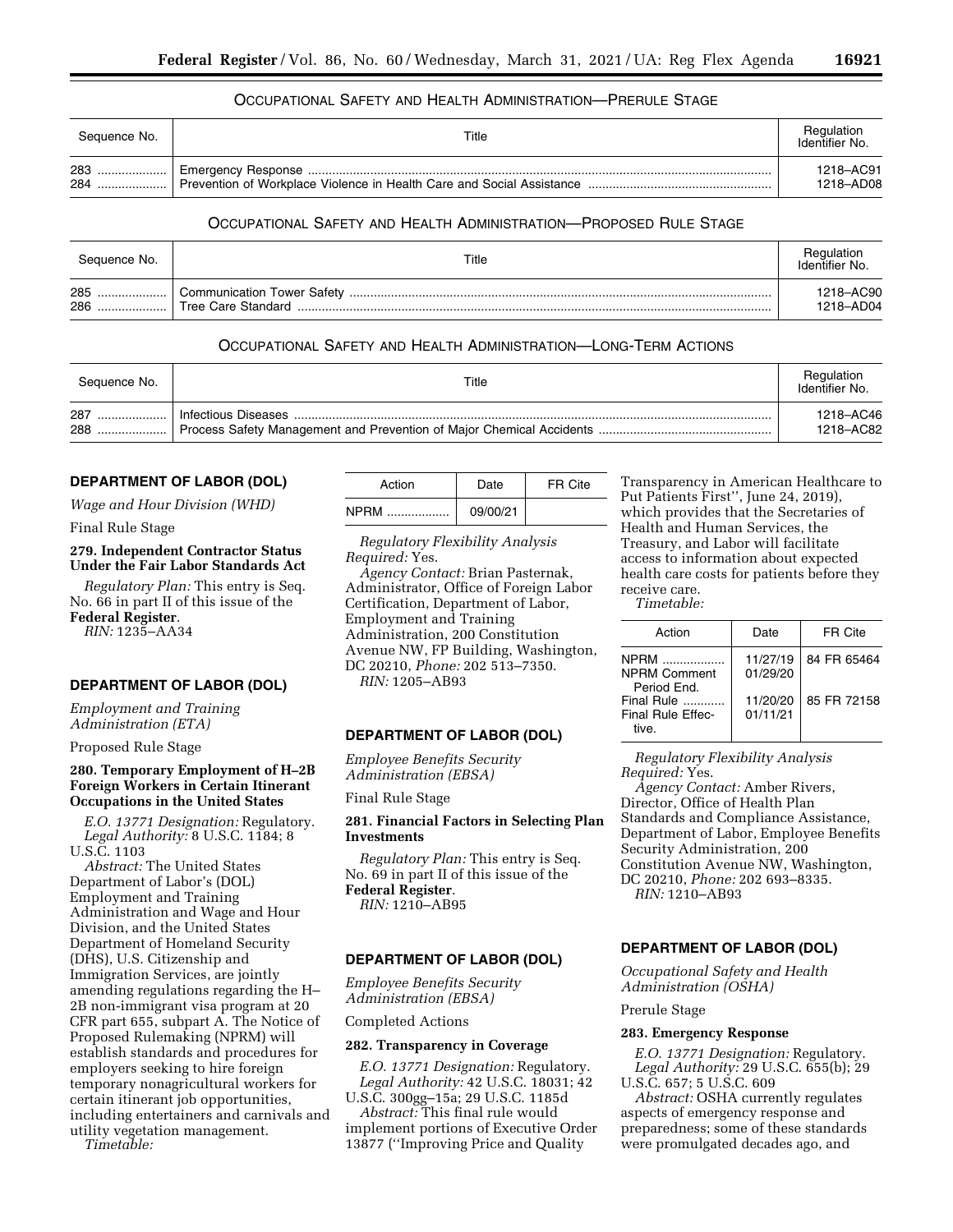none were designed as comprehensive emergency response standards. Consequently, they do not address the full range of hazards or concerns currently facing emergency responders, and other workers providing skilled support, nor do they reflect major changes in performance specifications for protective clothing and equipment. The agency acknowledged that current OSHA standards also do not reflect all the major developments in safety and health practices that have already been accepted by the emergency response community and incorporated into industry consensus standards. OSHA is considering updating these standards with information gathered through an RFI and public meetings.

*Timetable:* 

| Action                                             | Date     | FR Cite |
|----------------------------------------------------|----------|---------|
| Stakeholder Meet-<br>ings.                         | 07/30/14 |         |
| Convene<br>NACOSH                                  | 09/09/15 |         |
| Workgroup.<br><b>NACOSH Review</b><br>of Workgroup | 12/14/16 |         |
| Report.<br>Initiate SBREFA                         | 02/00/21 |         |

*Regulatory Flexibility Analysis Required:* Yes.

*Agency Contact:* Andrew Levinson, Deputy Director, Directorate of Standards and Guidance, Department of Labor, Occupational Safety and Health Administration, 200 Constitution Avenue NW, FP Building, Room N–3718, Washington, DC 20210, *Phone:*  202 693–1950, *Email: [levinson.andrew@](mailto:levinson.andrew@dol.gov) [dol.gov](mailto:levinson.andrew@dol.gov)*.

*RIN:* 1218–AC91

#### **284. Prevention of Workplace Violence in Health Care and Social Assistance**

*E.O. 13771 Designation:* Regulatory. *Legal Authority:* 29 U.S.C. 655(b); 5 U.S.C. 609

*Abstract:* The Request for Information (RFI) (published on December 7, 2016 81 FR 88147) provides OSHA's history with the issue of workplace violence in health care and social assistance, including a discussion of the Guidelines that were initially published in 1996, a 2014 update to the Guidelines, the agency's use of 5(a)(1) in enforcement cases in health care. The RFI solicited information primarily from health care employers, workers and other subject matter experts on impacts of violence, prevention strategies, and other information that will be useful to the agency. OSHA was petitioned for a standard preventing workplace violence in health care by a broad coalition of labor unions, and in a separate petition

by the National Nurses United. On January 10, 2017, OSHA granted the petitions. *Timetable:* 

| Action                              | Date     | FR Cite                |
|-------------------------------------|----------|------------------------|
| Request for Infor-<br>mation (RFI). |          | 12/07/16   81 FR 88147 |
| <b>RFI Comment Pe-</b><br>riod End. | 04/06/17 |                        |
| Initiate SBREFA                     | 12/00/20 |                        |

*Regulatory Flexibility Analysis Required:* Yes.

*Agency Contact:* Andrew Levinson, Deputy Director, Directorate of Standards and Guidance, Department of Labor, Occupational Safety and Health Administration, 200 Constitution Avenue NW, FP Building, Room N–3718, Washington, DC 20210, *Phone:*  202 693–1950, *Email: [levinson.andrew@](mailto:levinson.andrew@dol.gov) [dol.gov](mailto:levinson.andrew@dol.gov)*.

*RIN:* 1218–AD08

# **DEPARTMENT OF LABOR (DOL)**

*Occupational Safety and Health Administration (OSHA)* 

Proposed Rule Stage

### **285. Communication Tower Safety**

*E.O. 13771 Designation:* Regulatory. *Legal Authority:* 29 U.S.C. 655(b); 5 U.S.C. 609

*Abstract:* While the number of employees engaged in the communication tower industry remains small, the fatality rate is very high. Over the past 20 years, this industry has experienced an average fatality rate that greatly exceeds that of the construction industry. Due to recent FCC spectrum auctions and innovations in cellular technology, there will be a very high level of construction activity taking place on communication towers over the next few years. A similar increase in the number of construction projects needed to support cellular phone coverage triggered a spike in fatality and injury rates years ago. Based on information collected from an April 2016 Request for Information (RFI), OSHA concluded that current OSHA requirements such as those for fall protection and personnel hoisting, may not adequately cover all hazards of communication tower construction and maintenance activities. OSHA will use information collected from a Small Business Regulatory Enforcement Fairness Act (SBREFA) panel to identify effective work practices and advances in engineering technology that would best address industry safety and health concerns. The Panel carefully

considered the issue of the expansion of the rule beyond just communication towers. OSHA will continue to consider also covering structures that have telecommunications equipment on or attached to them (*e.g.,* buildings, rooftops, water towers, billboards). *Timetable:* 

| Action                              | Date     | FR Cite     |
|-------------------------------------|----------|-------------|
| Request for Infor-<br>mation (RFI). | 04/15/15 | 80 FR 20185 |
| <b>RFI Comment Pe-</b><br>riod End. | 06/15/15 |             |
| Initiate SBREFA                     | 01/04/17 |             |
| Initiate SBREFA                     | 05/31/18 |             |
| Complete<br>SBRFFA.                 | 10/11/18 |             |
| NPRM                                | 07/00/21 |             |

*Regulatory Flexibility Analysis Required:* Yes.

*Agency Contact:* Scott Ketcham, Director, Directorate of Construction, Department of Labor, Occupational Safety and Health Administration, 200 Constitution Avenue NW, Room N–3468, FP Building, Washington, DC 20210, *Phone:* 202 693–2020, *Fax:* 202 693–1689, *Email: [ketcham.scott@](mailto:ketcham.scott@dol.gov) [dol.gov](mailto:ketcham.scott@dol.gov)*.

*RIN:* 1218–AC90

#### **286. Tree Care Standard**

*E.O. 13771 Designation:* Regulatory. *Legal Authority:* Not Yet Determined *Abstract:* There is no OSHA standard for tree care operations; the agency currently applies a patchwork of standards to address the serious hazards in this industry. The tree care industry previously petitioned the agency for rulemaking and OSHA issued an ANPRM (September 2008). OSHA completed a Small Business Regulatory Enforcement Fairness Act (SBREFA) panel in May 2020, collecting information from affected small entities on a potential standard, including the scope of the standard, effective work practices, and arboricultural specific uses of equipment to guide OSHA in developing a rule that would best address industry safety and health concerns. Tree care continues to be a high-hazard industry.

*Timetable:* 

| Action                    | Date     | FR Cite |
|---------------------------|----------|---------|
| Stakeholder Meet-<br>ing. | 07/13/16 |         |
| Initiate SBREFA           | 01/10/20 |         |
| Complete<br>SBREFA.       | 05/22/20 |         |
| <b>NPRM</b>               | 10/00/21 |         |

*Regulatory Flexibility Analysis Required:* Yes.